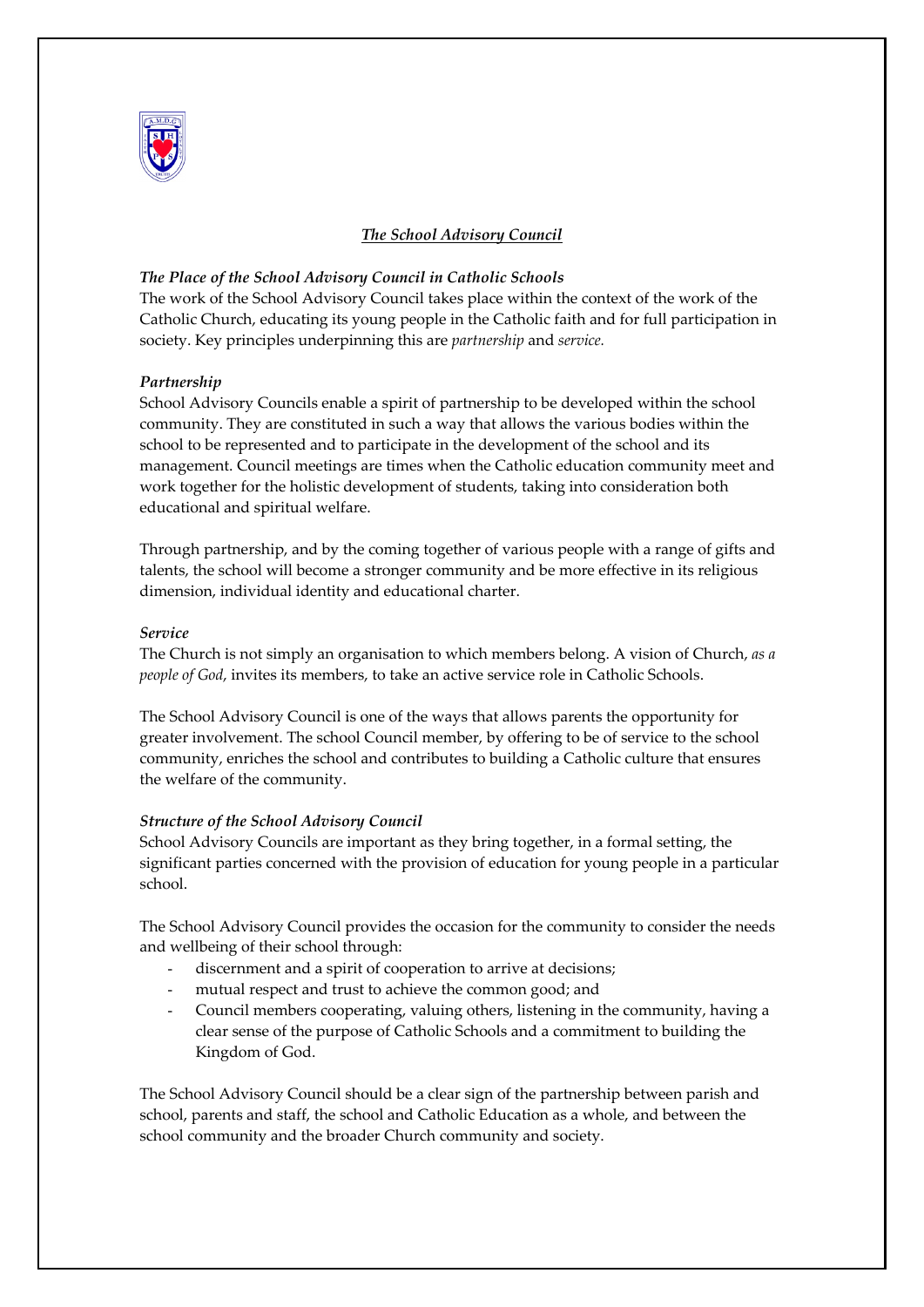# *Role of the School Advisory Council in a Catholic School*

The School Advisory Council is responsible to the Conference of Bishops through CECWA for planning, the financial management of the School and to provide advice on policy formation.

The overall role of the Council is to help the school fulfil its educational responsibilities in accordance with the constitution, the policies, guidelines and practices of CECWA and diocesan guidelines.

# *Functions of the Council*

The Council shall carry out the following functions in pursuit of its objectives:

- (a) planning for the present and future operation of the school
- (b) providing membership on selection panels for the employment of staff to the school in accordance with CECWA policy;
- (c) providing membership on the panel which recommends the appointment of a Principal in accordance with CECWA policy;
- (d) disseminating information about the school and about Catholic education to persons and organisations in the local Catholic community;
- (e) liaising in all matters relating to the financial management of the school with persons and organisations in the local Catholic community;
- (f) managing all finances associated with the School; and
- (g) advising the Principal with respect to School policy.

## *Council Focus*

The Council is entrusted with the duty of planning, on behalf of the school community, with the school staff (through the Principal) and with the CECWA to meet the present and future needs of the students.

Although the Council has no authority in the internal operation of the school, it is a legitimate function of the Council to provide an advisory service to the Principal and staff with respect to policy formation and review. In carrying out this role, the Council is *advisory*, rather than operational or administrative. The Council's sole connection to the operation of the school is through the Principal.

The Council has no managerial responsibility for the staff, this being delegated to the Principal by the Bishop of the Diocese.

Again, the School Advisory Council should be a clear sign of the partnership between parish and school, parents and staff, the school and Catholic education as a whole, and between the school community and the broader Church community and society.

## *Membership of the Council*

Members of the School Advisory Council, as decision makers in Catholic education, show the value they place on Catholic ethos by the way they pursue the school's vision and aims. Members will support its Christian community, focused as it is, upon the person of Jesus Christ and reflect genuine concern for the formation of students as Christian women and men.

Council members receive no special treatment, favour or advantage from their position on the Council. If a potential for a conflict of interest (personal or financial) should arise, Council